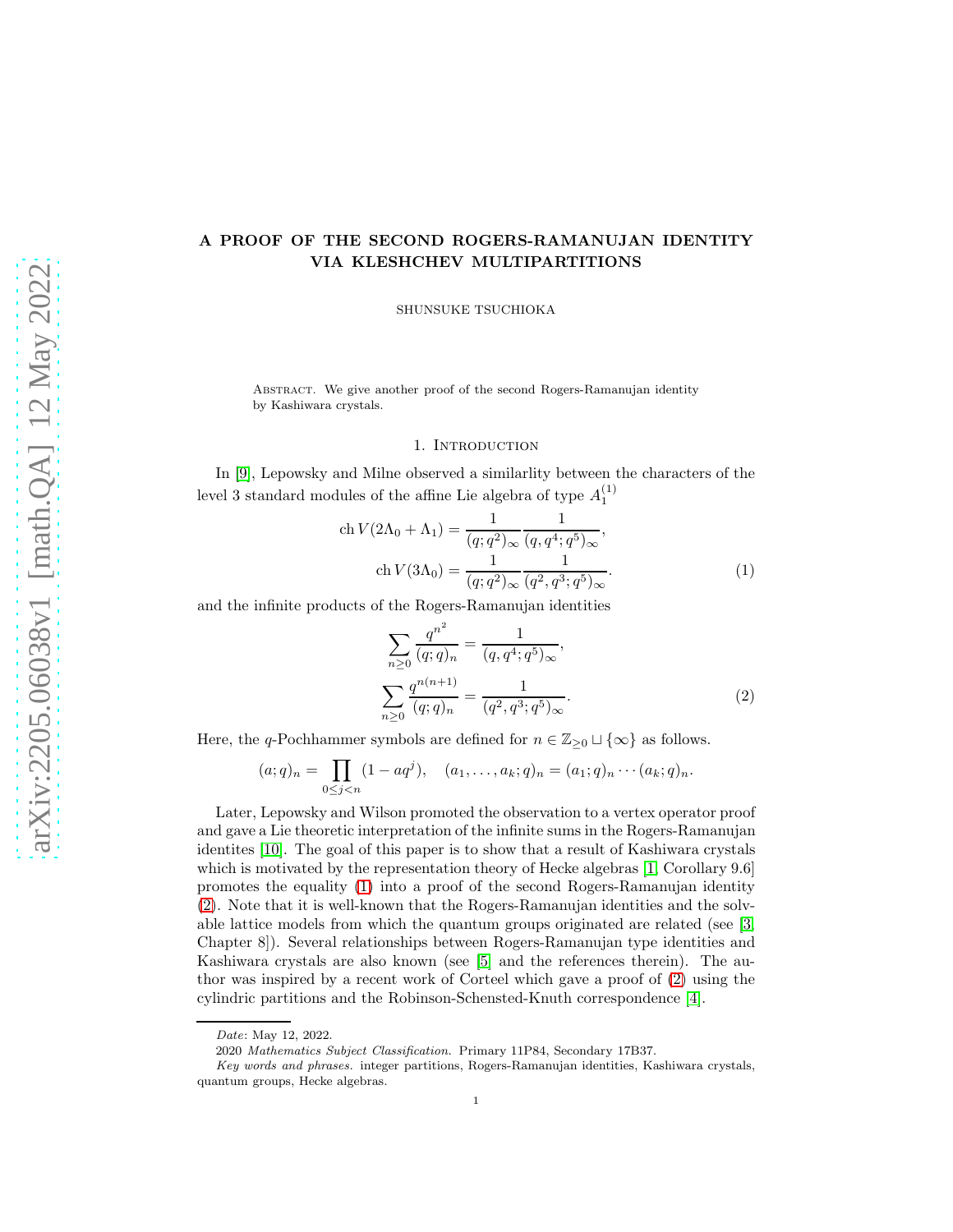### 2. The main result

A partition (resp. strict partition) is a weakly (resp. strictly) decreasing sequence  $\lambda = (\lambda_1, \ldots, \lambda_\ell)$  of positive integers, i.e.,  $\lambda_1 \geq \cdots \geq \lambda_\ell \geq 1$  (resp.  $\lambda_1 > \cdots > \lambda_\ell \geq$ 1). We denote the set of partitions (resp. strict partitions) by Par (resp. Str). We also denote the size  $\lambda_1 + \cdots + \lambda_\ell$  (resp. the length  $\ell$ ) of  $\lambda$  by  $|\lambda|$  (resp.  $\ell(\lambda)$ ). When  $\lambda$  is empty (i.e.,  $\ell(\lambda) = 0$ ), we put  $\lambda_1 = 0$ .

**Theorem 2.1** ([\[1,](#page-4-2) (The transposed version of) Proposition 9.7]). Let  $k \ge 1$ . Under the  $A_1^{(1)}$ -crystal isomorphism  $\text{Str} \cong B(\Lambda_0)$  due to Misra-Miwa [\[11\]](#page-4-6), the canonical image  $B(k\Lambda_0)$  in the tensor product  $B(\Lambda_0)^{\otimes k}$  coincides with

$$
S_k = \{ \boldsymbol{\lambda} = (\lambda^{(1)}, \dots, \lambda^{(k)}) \in \text{Str}^k \mid \ell(\lambda^{(i)}) \geq (\lambda^{(i+1)})_1 \text{ for } 1 \leq i < k \}.
$$

This result is credited to Mathas in [\[1,](#page-4-2) §9]. It is also a Corollary of [\[7,](#page-4-7) Theorem 3.8] and [\[8,](#page-4-8) Theorem 10.1]. An element of the connected component  $S_k$  is called a Kleshchev multipartition in the context of the representation theory of Hecke algebras. For a generalization to  $A_p^{(1)}$ -crystal, where  $p \geq 2$ , see [\[1,](#page-4-2) Corollary 9.6]. For a different characterization, see [\[6\]](#page-4-9).

<span id="page-1-0"></span>**Theorem 2.2.** For  $k \geq 1$ , we have

$$
\sum_{\lambda \in S_k} x^{\ell(\lambda)} q^{|\lambda|} = \sum_{i_1, ..., i_k \ge 0} \frac{q^{\sum_{a=1}^k a \binom{1+i_a}{2} + \sum_{1 \le a < b \le k} a i_a i_b}}{(q;q)_{i_1} \cdots (q;q)_{i_k}} x^{\sum_{a=1}^k a i_a}.
$$

Here, for a k-tuple of strict partitions  $\lambda = (\lambda_1, \dots, \lambda_k) \in Str^k$ , the size  $|\lambda|$  and the length  $\ell(\lambda)$  are defined as follows.

$$
|\lambda| = |\lambda_1| + \cdots + |\lambda_k|, \quad \ell(\lambda) = \ell(\lambda_1) + \cdots + \ell(\lambda_k).
$$

## 3. A proof of Theorem [2.2](#page-1-0)

As usual (see  $[2,$  Definition 3.1]), we define the q-binomial coefficient

$$
\begin{bmatrix} n \\ m \end{bmatrix}_q = \frac{(q;q)_n}{(q;q)_m (q;q)_{n-m}}
$$

for  $n \geq m \geq 0$ . It is well-known (see [\[2,](#page-4-10) Theorem 3.1]) that we have

<span id="page-1-2"></span><span id="page-1-1"></span>
$$
\begin{bmatrix} n \\ m \end{bmatrix}_q = \sum_{\substack{\lambda \in \text{Par} \\ \ell(\lambda) \le m \\ \lambda_1 \le n - m}} q^{|\lambda|}.
$$
 (3)

For  $i, j \geq 0$ , considering the staircase  $\Delta_j = (j, j-1, \ldots, 1) \in \mathsf{Str}$ , we see

$$
\sum_{\substack{\mu \in \text{Str} \\ \ell(\mu) = j \\ \mu_1 \le i+j}} q^{|\mu|} = q^{|\Delta_j|} \sum_{\substack{\lambda \in \text{Par} \\ \ell(\lambda) \le j \\ \lambda_1 \le i}} q^{|\lambda|}.
$$
\n(4)

<span id="page-1-3"></span>**Proposition 3.1.** For  $k \geq 1$  and  $j_1, \ldots, j_k \geq 0$ , there is a size preserving bijection

$$
f_{j_1,\ldots,j_k}: V_{j_1,\ldots,j_k} \to W_{j_1,\ldots,j_k},
$$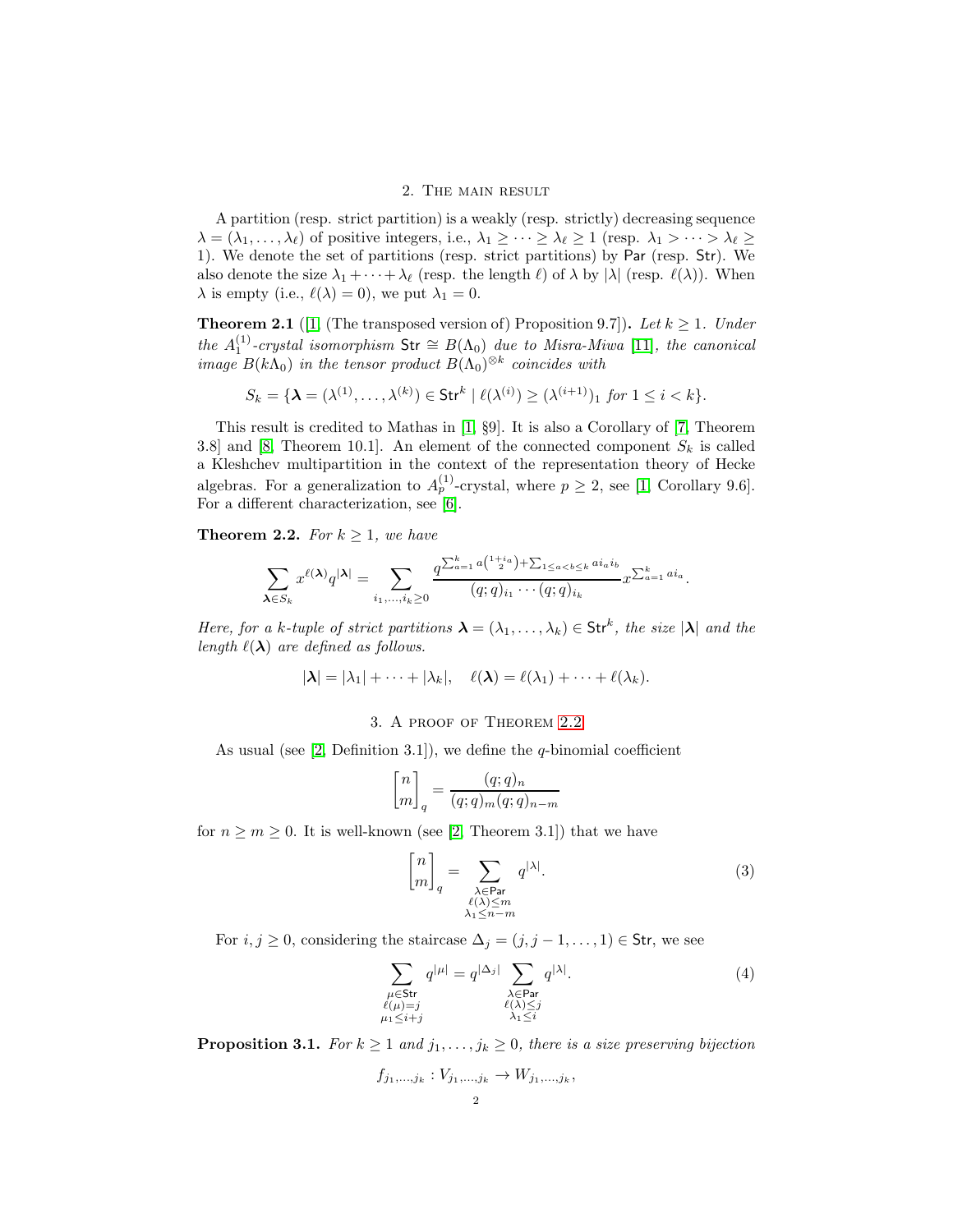where

$$
A_{j_1,...,j_k} = \{ \mathbf{\lambda} = (\lambda^{(1)}, ..., \lambda^{(k)}) \in \text{Str}^k \mid \ell(\lambda^{(i)}) = j_i + \dots + j_k \text{ for } 1 \le i \le k \},
$$
  
\n
$$
V_{j_1,...,j_k} = S_k \cap A_{j_1,...,j_k},
$$
  
\n
$$
W_{j_1,...,j_k} = \{ \mathbf{\lambda} \in A_{j_1,...,j_k} \mid ((\lambda^{(i)})_{j_i+1}, ..., (\lambda^{(i)})_{\ell(\lambda^{(i)})}) = \Delta_{\ell(\lambda^{(i+1)})} \text{ for } 1 \le i < k \}.
$$

*Proof.* We prove the claim by induction on k. The case  $k = 1$  is trivial. Similarly to [\(4\)](#page-1-1), for  $i, j \ge 0$  we see

<span id="page-2-0"></span>
$$
\sum_{(\lambda,\mu)\in V_{i,j}} q^{|\lambda|+|\mu|} = \sum_{\substack{\mu\in Str \\ \ell(\mu)=j \\ \mu_1\leq i+j \\ \mu_2\leq i \text{ and } q}} q^{|\mu|} \frac{q^{|\Delta_{i+j}|}}{(q;q)_{i+j}},
$$
\n
$$
\sum_{(\lambda,\mu)\in W_{i,j}} q^{|\lambda|+|\mu|} = \frac{q^{|\Delta_{i+j}|}}{(q;q)_i} \frac{q^{|\Delta_j|}}{(q;q)_j},
$$
\n(5)

which are equal to each other thanks to [\(3\)](#page-1-2) and [\(4\)](#page-1-1). This settled the case  $k = 2$ . For  $k \geq 3$ , it is easily seen that the composite

$$
\lambda = (\lambda^{(1)}, \dots, \lambda^{(k)}) \mapsto \mu = (\mu^{(1)}, \dots, \mu^{(k)}) := (f_{j_1, j_2 + \dots + j_k}(\lambda^{(1)}, \lambda^{(2)}), \lambda^{(3)}, \dots, \lambda^{(k)})
$$

$$
\mapsto (\mu^{(1)}, f_{j_2, \dots, j_k}(\mu^{(2)}, \dots, \mu^{(k)}))
$$

is a size preserving bijection from  $V_{j_1,\dots,j_k}$  to  $W_{j_1,\dots,j_k}$ . — Процессиональные производствование и производствование и производствование и производствование и производс<br>В 1990 году в 1990 году в 1990 году в 1990 году в 1990 году в 1990 году в 1990 году в 1990 году в 1990 году в<br>

Theorem [2.2](#page-1-0) is proved as follows. Clearly, we have

$$
\sum_{\pmb{\lambda} \in S_k} x^{\ell(\pmb{\lambda})} q^{|\pmb{\lambda}|} = \sum_{j_1, \dots, j_k \geq 0} x^{j_1 + 2j_2 + \dots + kj_k} \sum_{\pmb{\lambda} \in V_{j_1, \dots, j_k}} q^{|\pmb{\lambda}|}.
$$

By Proposition [3.1,](#page-1-3) the right hand side is equal to

$$
\sum_{j_1,\ldots,j_k\geq 0} x^{j_1+2j_2+\cdots+kj_k} \sum_{\pmb{\lambda}\in W_{j_1,\ldots,j_k}} q^{|\pmb{\lambda}|}.
$$

Similarly to [\(5\)](#page-2-0), we see

$$
\sum_{\lambda \in W_{j_1,...,j_k}} q^{|\lambda|} = \prod_{a=1}^k \frac{q^{|\Delta_{j_a+...+j_k}|}}{(q;q)_{j_a}}.
$$

Using  $|\Delta_{s+t}| = |\Delta_s| + |\Delta_t| + st$  for  $s, t \geq 0$ , we have

$$
|\Delta_{j_a+\cdots+j_k}|=\sum_{b=a}^k|\Delta_{j_b}|+\sum_{a\leq b
$$

and thus we have

$$
\sum_{a=1}^{k} |\Delta_{j_a + \dots + j_k}| = \sum_{a=1}^{k} a |\Delta_{j_a}| + \sum_{1 \le b < b' \le k} b j_b j_{b'}.
$$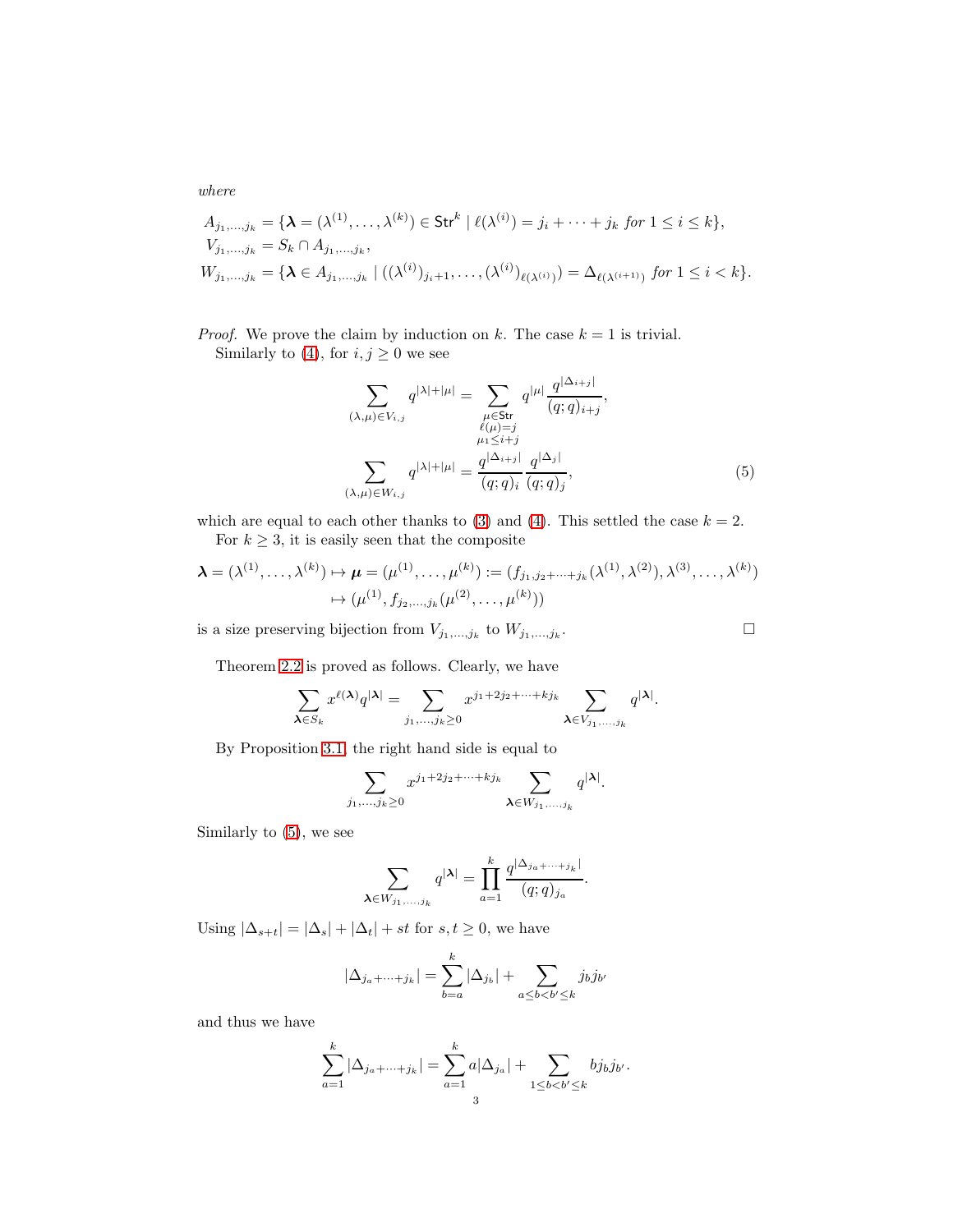4. A proof of the second Rogers-Ramanujan idenitity

In the proof, let

$$
F(x,q) = \sum_{s,t,u \ge 0} \frac{q^{\binom{s+1}{2}+2\binom{t+1}{2}+3\binom{u+1}{2}+st+su+2tu} x^{s+2t+3u}}{(q;q)_s(q;q)_t(q;q)_u},
$$
  

$$
G(x,q) = \sum_{s \ge 0} \frac{q^{s(s+1)}x^{2s}}{(q;q)_s}.
$$

<span id="page-3-0"></span>Proposition 4.1. We have the following q-difference equation.

$$
G(x,q) = (1 + x^2 q^2 + x^2 q^3) G(xq,q) - x^4 q^7 G(xq^2,q).
$$

*Proof.* It is easy to verify that for all  $M \in \mathbb{Z}$  we have

$$
(1 - q^M)g_M - q^M(1 + q)g_{M-2} + q^{2M-1}g_{M-4} = 0,
$$

where  $g_{2s} = q^{s(s+1)}/(q;q)_s$  for  $s \in \mathbb{Z}_{\geq 0}$  and  $g_M = 0$  for  $M \in \mathbb{Z} \setminus 2\mathbb{Z}_{\geq 0}$ .

<span id="page-3-1"></span>Proposition 4.2. We have the following q-difference equation.

$$
F(x,q) = (1+xq)(1+x^2q^2+x^2q^3)F(xq,q) - x^4q^7(1+xq)(1+xq^2)F(xq^2,q).
$$

Proof. Our proof is a typical application of a q-version of Wegschaider's improvement of sister Celine's technique (see [\[12\]](#page-4-11)).

Let  $F(x) = \sum_{n \in \mathbb{Z}} f_n(q) x^n$  and put

$$
f(n,t,u) = \frac{q^{\binom{n-2t-3u+1}{2}+2\binom{t+1}{2}+3\binom{u+1}{2}+(n-2t-3u)(t+u)+2tu}}{(q;q)_{n-2t-3u}(q;q)_t(q;q)_u}
$$

for  $n, t, u \in \mathbb{Z}$ , where we regard  $\frac{1}{(q;q)_v} = 0$  if  $v < 0$ . Because  $f(n,t,u)$  is qproper hypergeometric (see [\[12,](#page-4-11) §2.1]), one can automatically derive a q-holonomic recurrence for  $f_n$  thanks to  $f_n = \sum_{t,u \in \mathbb{Z}^2} f(n,t,u)$ .

Let  $(Ng)(n, t, u) = g(n-1, t, u), (Tg)(n, t, u) = g(n, t - 1, u), (Ug)(n, t, u) =$  $g(n, t, u-1)$  be the shift operators for  $g: \mathbb{Z}^3 \to \mathbb{Q}(q)$  and let  $A = (1 - q^n) - q^n N - q^n (1 + q)(N^2 + N^3) + q^{2n-1} N^4 + q^{2n-2} ((1 + q)N^5 + N^6),$ 

B = (q <sup>n</sup> − q 2t+u ) + q n (−1 + q <sup>t</sup> + q u )N + q n+u (1 + q 1+t )N <sup>2</sup> + q <sup>n</sup>+2t+<sup>u</sup>UN<sup>3</sup> , C = q n (1 − q t )N + q 1+n+u (1 − q t )N <sup>2</sup> + q n (1 + q 1+u )N <sup>3</sup> − q <sup>2</sup>n−<sup>1</sup>N <sup>4</sup> − q 2n−2 ((1 + q)N <sup>5</sup> + N 6 ).

One can check that

$$
(A + (1 - T)B + (1 - U)C) f (n, t, u) = 0.
$$

By this certificate recurrence operator (see [\[12,](#page-4-11) §3] and [\[13,](#page-4-12) §7.1]), we get  $(1 - q^n)f_n - q^n f_{n-1} - q^n (1 + q)(f_{n-2} + f_{n-3}) + q^{2n-1}f_{n-4} + q^{2n-2}((1+q)f_{n-5} + f_{n-6}) = 0$ for  $n \in \mathbb{Z}$ . This is equivalent to the q-difference equation in the Proposition.  $\square$ 

<span id="page-3-2"></span>Corollary 4.3. We have  $F(x,q) = (-xq;q)_{\infty} G(x,q)$ .

*Proof.* By Proposition [4.1](#page-3-0) and Proposition [4.2,](#page-3-1)  $F(x, q)$  and  $(-xq; q)_{\infty} G(x, q)$  satisfy the same  $q$ -difference equation presented in Proposition [4.2.](#page-3-1) Then, the equality follows from the fact that both the coefficients of  $x^0$  (resp.  $x^n$  for  $n < 0$ ) in  $F(x, q)$ and  $(-xq;q)_{\infty}G(x,q)$  are equal to 1 (resp. 0).